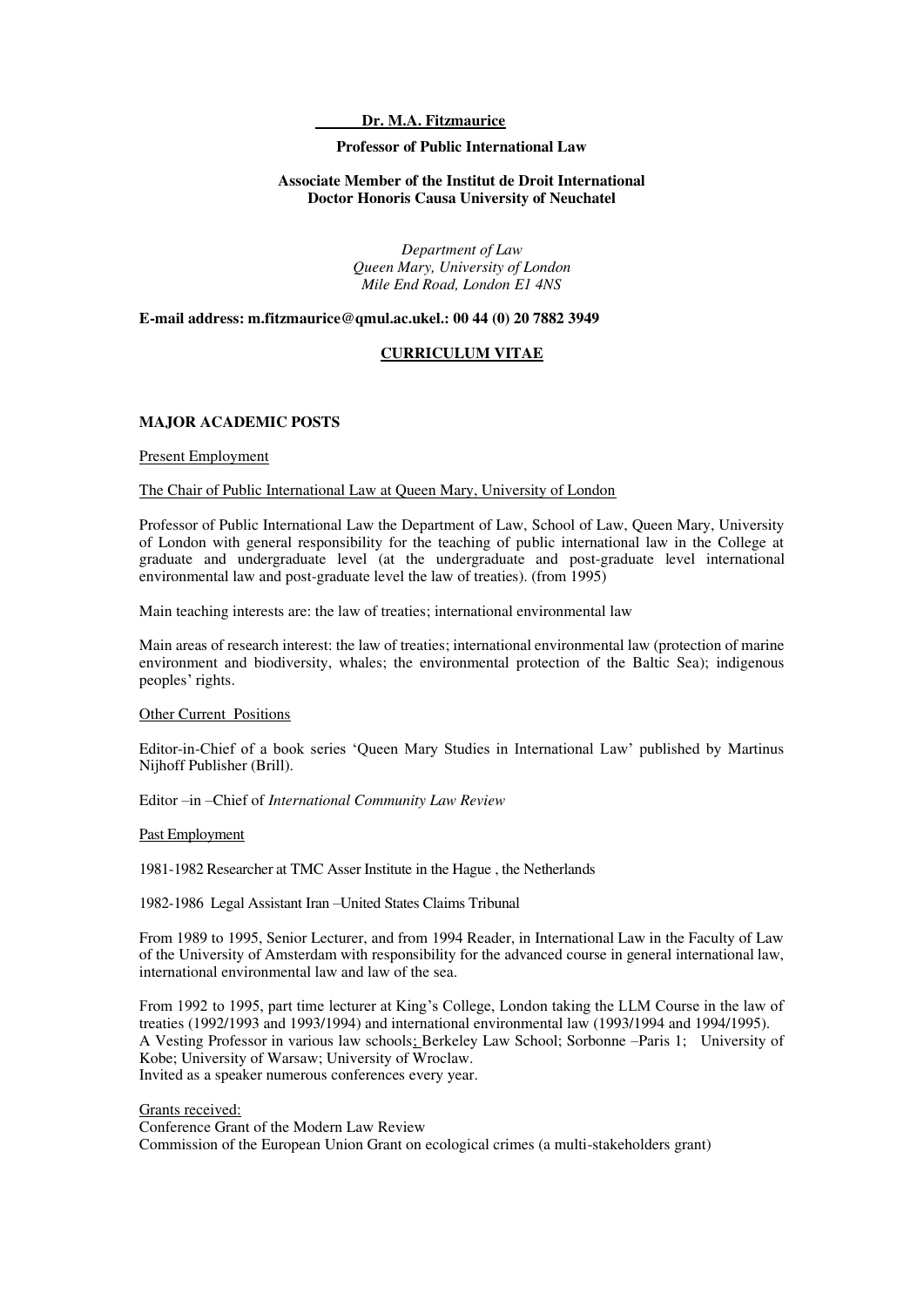Delivered in 2001 The Hague Academy of Private and Public International Law a course on 'International Protection of the Environment'.

### **MAIN PUBLICATIONS**

### **books**

### **Single- authored and co-authored**

*The International Legal Aspects of the Environmental Protection of the Baltic Sea* published by Martinus Nijhoff Publishers, 1992 (335 pages)

*International Protection of the Environment, RCADI*, (2002), 480 pp.

*Watercourse Cooperation in Northern Europe. A Model for the Future (*co-authored with O.Elias), *TMC Asser Press -*ISBN 90-6704-172-6 (2004).

*Contemporary Issus in the International Environmental Law* (single authored) Edward Elgar Publisher 2009, ISBN 98 1 84542 283 7

*Contemporary Issues in the Law of Treaties* (co-authored with O.Elias) Eleven Publishing, 2005, ISBN 90-77596-06-2

*Whaling and International Law* (Cambridge University Press, 2015), ISBN 978-1-107-02109-9

Reviewed in:

*The British Yearbook of International Law* (2015), Vol. 86 No. 1, 196–238

'Whaling and International Law is a thought-provoking and well-researched work. It raises and addresses questions from the point of view of the rules that deal with whaling, but also from the point of view of general international law: the law of treaties, the law on state responsibility, science and the law, as well as conflicts of 'community values' that may also give rise to conflicts of norms. For these reasons, this book is a very useful work not only for the specialist in the international law of fisheries, wildlife or whaling, but also for the general international lawyer'.

*American Journal of International Law* (2017), vol. 111, 556-571,

'Her book is a timely and invaluable survey of the complexity of the issues surrounding whaling in this second decade of the twenty-first century, the historical background to those issues, and the failings of the current legal instruments. It is a must-read for anyone interested in a comprehensive understanding of the issues'.

*Journal of Transnational Environmental Law*, Vol. 6 (2017), 375-389,

'Fitzmaurice distils a vast array of competing regulatory challenges into a highly informed and informative evaluation of a whaling problem from a legal perspective. The future regulation of whaling remains likely to be a complex, emotive and frustrating task , for reasons that are explained in Fitzmaurice's rich account in a compelling, accessible and insightful manner'.

(co-authored with Panos Merkouris *Treaties in Motion : From Formation to Termination* ( Cambridge University Press, 2020)

### **Edited**

(with Stephen Allen, Daniel Costelloe, Malgosia Fitzmaurice, Paul Gragl, and Edward Guntrip ) *The Oxford Handbook of Jurisdiction in International Law* (Oxford University Press, 2019) ISBN 978-o-19-878614-6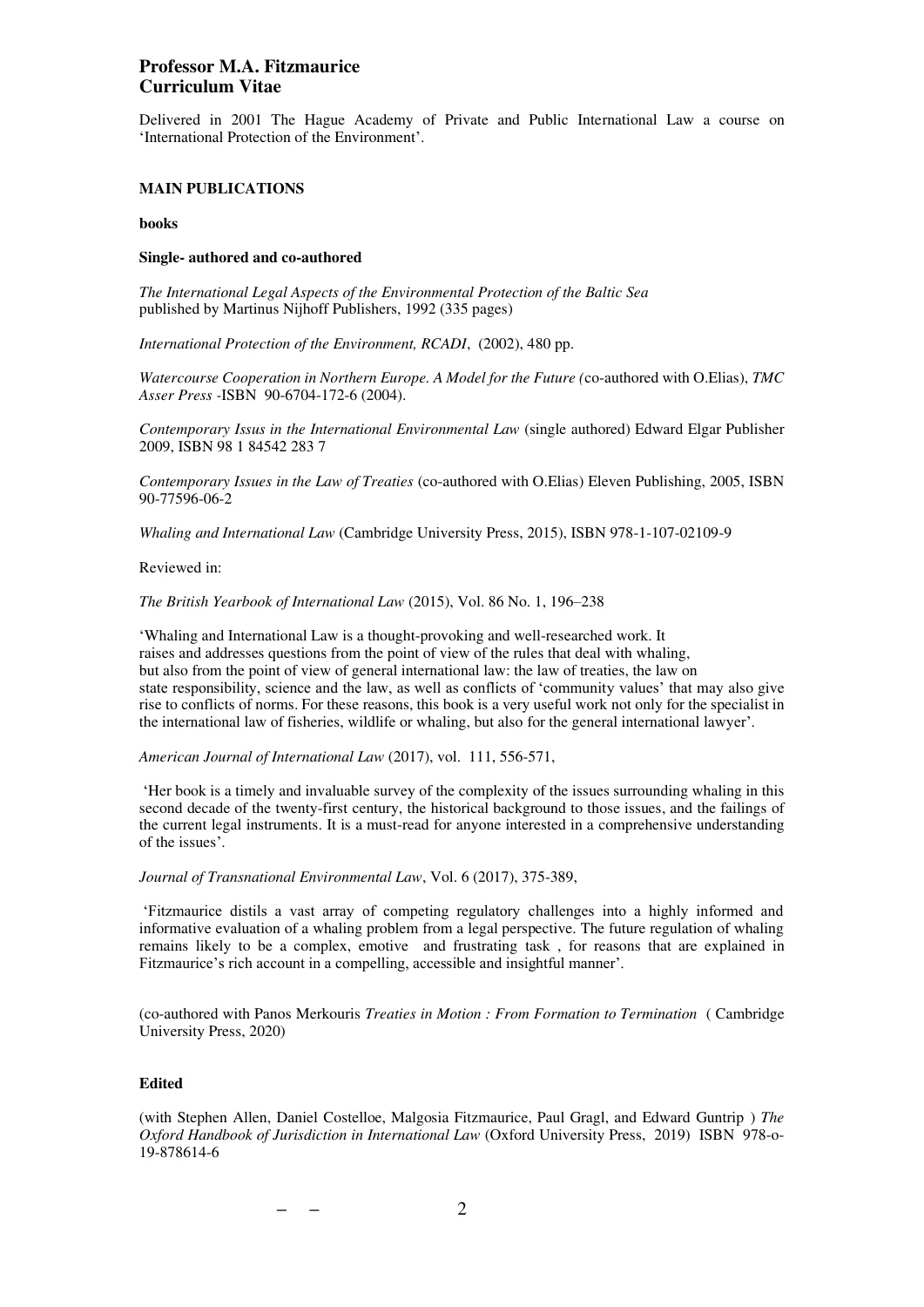(witth Wouters, Tanzi, Andenas and Chiuzi), *Genial Principles and Coherence of International Law* (Brill. Nijhoff), 2019 ISBN 1877-4822

 (With Attila Tanzi and Angeliki Papantoniou) *Multilateral Environmental Treaties* (Edward Eagar Publishing 2017, ISBN 978 I 78347 729 3), *The Introduction* (with Editors).

With Dai Tamada, *Whaling in the Antarctic. Significance and Implications of the ICJ Judgment* , Brill/Nijhoff, 2015 ISBN 978-90-04-41382.

*IMLI Manual on the Law of Sea and Maritime Law* (3 vols) (co-edited with David Attard, Norman Martinez and Elda Belda) vol. I 2014, II and III, 2016.

*The Interpretation and Application of the European Convention on Human Rights. Legal and practical Implications* (co-edited with Panos Merkouris), Martinus NIjhoff Publishers, 2012, ISSN 1877-4822.

*Legacies of the Permanent Court of Justice* (c—edited with Christian Tams), Martinus Nijhoff Publishers (2013, ISSN 1877-4822).

*Research Handbook on International Environmental Law* (eds. Fitzmaurice/Ong/Merkouris), Edward Elgar, 2010, ISBN 978 1 84720 124 9

*Treaty Interpretation and the Vienna Convention on the Law of Treaties 30 Years On* (eds. Malgosia Fitzmaurice, Olufemi Elias and Panos Merkouris), Queen Mary Stud8es in International Law (Marinus Nijhoff Publishers, 2010), ISBN 1877-4822.

*Interrogating Treaties, Essays in the Contemporary Law of Treaties*¸ (editor of the volume with Dr. M.Craven) Wolf Legal Publishers, 2005, 270 pages.

*Legal Issues of State Responsibility before the International Judicial Institutions* (2004), (editor of the volume with Dr Danesh Sarooshi) Hart Publications, ISBN 1-84113-389-2 ( June 2004)

*Exploitation of Natural Resources in the 21st Century,* (M.Fitzmaurice and M.Szuniewicz, eds), , ISBN 90-411-2063-7, Kluwer Law International (2003).

#### *Right of the Child to Clean Environment*

a book is published within the framework of the Programme on International Rights of a Child under (co-editor of the book with A.Fijalkowski), Ashgate Publishers 2000 (349 pp)

*Fifty Years of the International Court of Justice* 

book of contributions in honour of Sir Robert Jennings published by Cambridge University Press, 1996 (600 pages)

(co-editor with Professor Vaughn Lowe )

*Interactions between International Law and Municipal Law*  a case book published by T.M.C. Asser Institute, 1993 (1,000 pages) (co-editor with Professor C. Flinterman)

*Constitutional Reforms and International Law in Central and Eastern Europe and Russia* by luwer Law International, (co-editor with Prof. R. Mullerson and Mads Andenas 1997)

*Landmark Cases in International Law*  international law case book which with Dr. Eric Heinze, published by Kluwer Law International in 1998

*Changing Political Structure of Europe - Aspects of International Law*, a collection of essays, published by Martinus Nijhoff Publishers, 1992 (350 pages) (co-editor with R. Lefebre and E.W. Vierdag)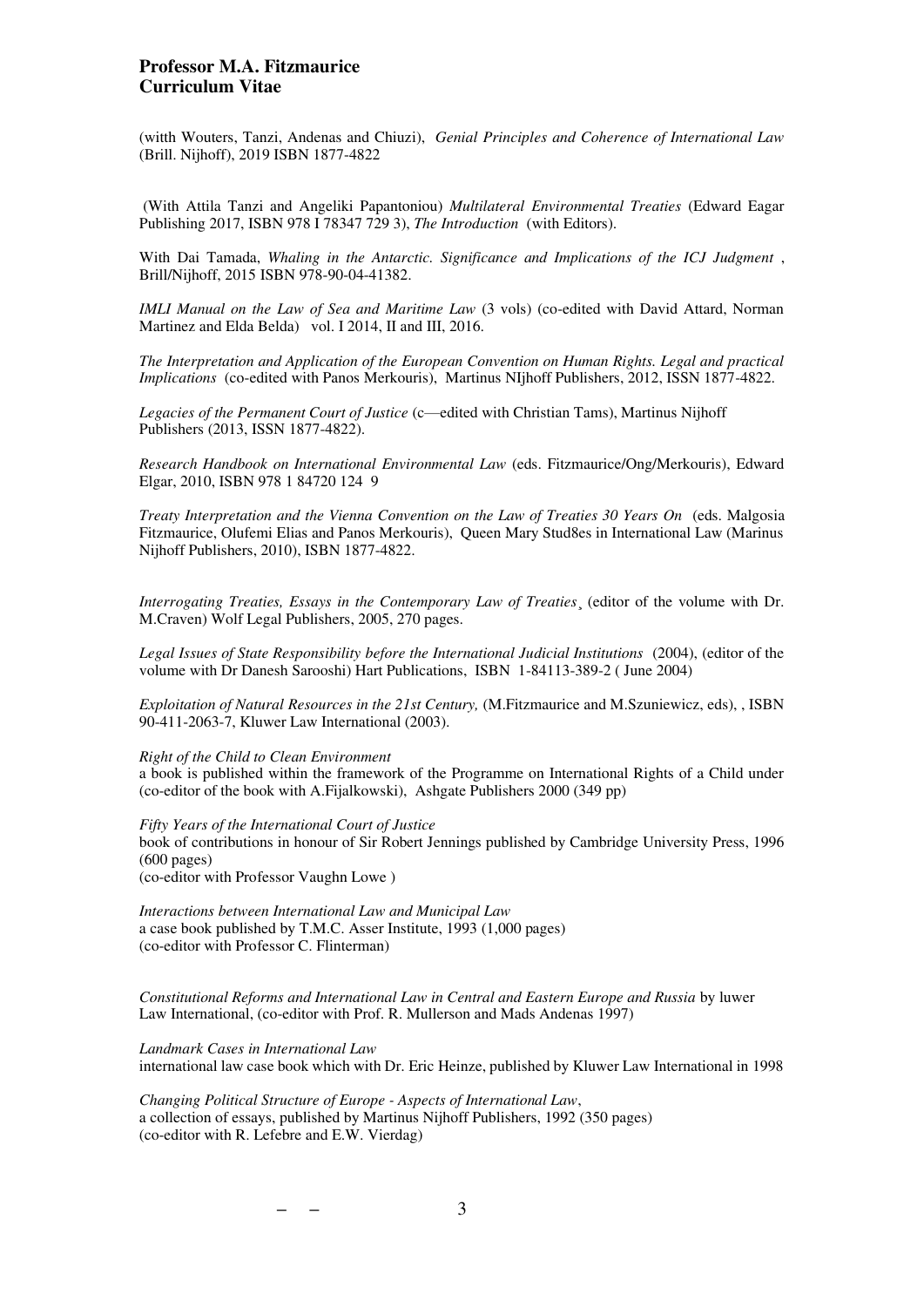### **chapters in books**

'Exceptional Circumstances and Treaty Commitments', in Duncan Hollis (ed.) *The Oxford Gide to Treaties* (2nd ed. Oxford University Press, 2020), 595-623 ISBN 975-0-19-884824-9

Due Diligence in the Use of International Watercourses', in\: Heike Krieger, Anne Peters and Leonhard Kreuzer (eds), *Due Diligence in the International Legal Order* ,(Oxford University Press 2020) 129-146.

'The Potential of Inter-State Conciliation within the Framework of Environmental Treaties', in: (Tomuschat and Cohen eds.,) *Flexibility in International Dispute Settlement Conciliation Revisited*  (Brill /Nijhoff 2020). 83-110.

'The Angst of the *Exceptio Inadimplenti non est Adimplendum* in International Law', in. Bartels and Paddeu (eds), *Exceptions in International Law* (Cambridge University Press, 2020),

'The Gabcikovo-Nagymros Projwct: The Background of the Case', in: Forlati, Mbengue , McGarry (eds), *The Gabcikovo-Nagymaroz Judgment and its Contribution to the Development of International Law* (Brill/Nijhoff 2020) , pp. 12-22.

'Law of Treaties', in : Chesterman, et al (eds), *The Oxford Handbook on United Nations Treaties*  (Oxford: Oxford University Press,, 2019), 493-512 , ISBN 97801909947842

with Allen, Costelloe, Gragl and Guntrip) Introduction' in : *The Oxford Handbook of Jurisdiction in International Law (*Oxford University Press, 2019), pp, 1025.

'Indigenous Peoples in Marine Areas. Whaling and Sealing', in: Allen, Bankes and Ravna (eds.) *Indigenous Peoples in Marine Areas* (Bloomsbury 2019) 69-95.

'The European Court of Human Rights and the Right to a Clean Environment: Evolutionary or Illusory Interpretation ?, in , Edited by Georges Abi-Saab, Kenneth Keith, Gabrielle Marceau & Clément Marquet (eds) *Evolutionary Interpretation and International Law* (Bloomsburg, 2020) , 141-151.

'Conclusions and Developing Areas of International Law , in: ( Fitzmaurice, Wouters, Tanzi, Andenas and Chiuzi eds), *Genial Principles and Coherence of International Law*, 442- (Brill. Nijhoff), 2019) ISBN 1877-4822, 422-447.

'Whale' in Jessie Hochmann and Danile Joyce (eds.,) *International Law 's Objects* (OUP< 2019), 539-552.

'The Law of Treaties, the Law of State Responsibility and the Non-performance of Treaty Obligations:A View from the Case Law', in: eds. Bowman , Kritsiotis, *Conceptual and Contextual Perspectives on the Modern Law of Treaties* (Cambridge University Press, 2018), 748-79.

'Intergenerational Equity, Ocean Governance, and the United Nations', in: Alexandros Ntovas (ed) *The IMLI Treatise on Global Ocean Governance* (vol), Oxford University Press (2018) 357-376.

'The Practical Working of Treaties' in M. Evens 5th ed. *International Law* (OUP, 2018), 138-176.

'Indigenous Peoples and Intergenerational Equity as an Emerging Concept of Ethno-Cultural Diversity in International Law', in, Gaetano Pentassuglia (ed.,) *Ethno-Cultural Diversity and Human Rights*, (Brill/Nijhoff, International Studies in Human Rights, 2018), 188-224.

(with Karolina Jackowicz and Valsamis Mitsilegas), 'Environmental Criminal Law in Poland', in: Andrew Farmer *et al* (eds), *Environmental Crime in Europe* (Bloomsbury, 2017), 159-189.

'The History of Article 38 of the Statue of the International Court of Justice: The Journey from Past to the Present', in Samantha Besson and Jean d'Aspremont (eds), *The Oxford Handbook on Sources of International Law* , Oxford University Press, (2017), pp. 179-202.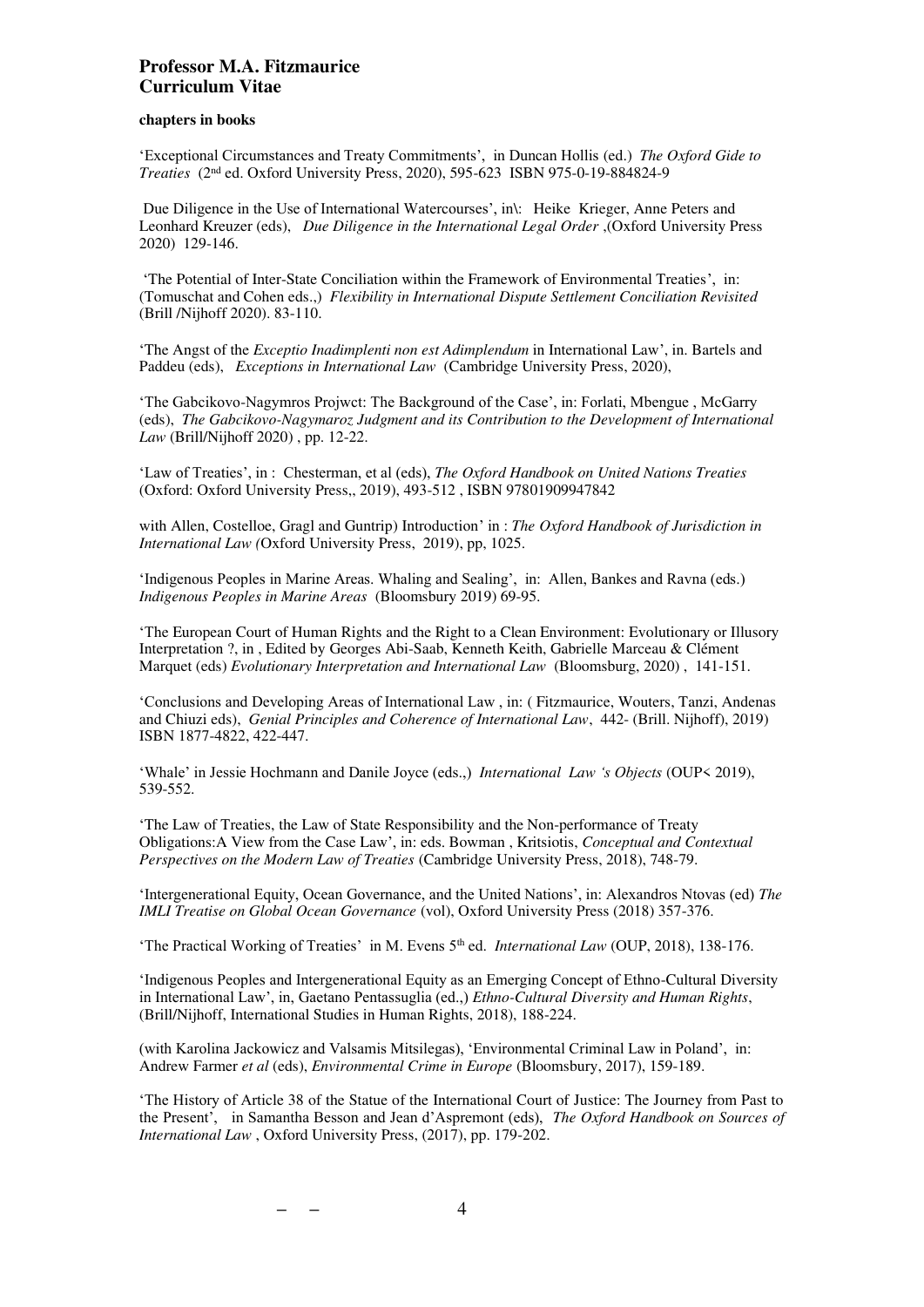'Customary Law, General Principles, Unilateral Acts', in, Edgardo Sobenes Oberon , Benjamin Samson (rds.,) *Nicaragua before the International Court of Justice*. Impacts on International Law Springer , (2017), 247-268.

'The Whaling Convention and Thorny Issues of Interpretation', in, (Malgosia Fitzmaurice and Dai Tamada ed.,) *Whaling in the Antarctic* . *Significance and Implications of the ICJ Judgment* , (Brill 2016, ISBN078-90-04-3164-4) , pp. 55-138.

'Whaling and Inter-and Intra –Generational Equity', in, Michael Bowman/Peter Davis/Edward Goodwin (eds.) *Research Handbook on Biodiversity and Law ,* (Edward Elgar Publishing, 2016), pp.297-333, ISBN 978 1 781000479

'Lawmaking by Treaty :Conclusion of Treaties and Evolution of Treaty Regimes in Practice' (with Daniel Costelloe), in: Catherine Brölmann and Yannick Radi (eds) *Research Handbook on the Theory and Practice of International Lawmaking* Edward Elgar Publisher, 2016), 978 1 78195 321 1, pp. 111- 132.

The International Convention for the Prevention of Pollution from Ships (MARPOL), in Malgosia Fitzmaurice, Norman Matrinez Gutiererrez, Riayz Hamsa (eds.,) The IMLI Manual on Maritime International Law, vol. III, (Oxford University Press, 2016), ISBN 978-0 -19-968394-9, pp.33-77.

(with P. Merkouris) 'Scope of the UNECE Water Convention', in, *The UNECE Convention on the Protection and Use of Transboundary Watercourses and International Lakes* (Attila Tanzi et all eds), (Brill, Nijhoff, 2015, ISBN 978-90-04-29158-4), pp. 103-115.

'The Practical Working of the Law of Treaties', in Malcolm Evens (ed.), (OUP 4th ed.), 2014, 166-201.

'Law –Making and international environmental law: The legal character of decisions of conferences of the parties', in: *International Law Making. Essays in Honour of Jan Klabbers*, (Rain Liivoja and Jarna Petman), Routledge, 2013, ISBN 978-0-415-65956-7, 190-211.

Natural Resources Management: Protecting Fisheries in the 21st Century' in: Elena Blanco and Jona Razzaque (eds*) Natural Resources and the Green Economy Redefining The Challenges For People, States And Corporations* (Brill.Nijhoff, 2011), 191–243

'Interpretation of Human Rights Treaties', in: *The Oxford Handbook of International Human Rights Law*, (Dinah Shelton, ed.), Oxford University Press, (2013), ISBN 978-019-064013-3, 739-772.

'The International Court of Justice and International Environmental Law', in *The Development of International Law by the International Court of Justice*, (Christian Tams and James Sloane (eds.,), Oxford University Press (2013), 353-377. ISBN 978-0-19-965321-8

'The Question of Indigenous Peoples' Rights: A Time for Reappraisal?', in: Statehood and Self-Determination', (Duncan French ed.,) Cambridge University Press, 2013, pp.349-377, ISBN 978-1-107- 02933.

'Exceptional Circumstances and Treaty Commitments' in: *The Oxford Guide to Treaties*  (Duncan B. Hollis, ed.) Oxford University Press, pp. 606-633. The book is Winner of the ASIL Certificate of Merit for High Technical Craftsmanship and Utility to Practicing Lawyers and Scholars 2013 ISBN 978-0-19-960181-3.

'Divided We Stand: The Legal Issues Concerning the International Whaling Commission', *Coexistence, Cooperation and Solidarity", Liber Amicorum, Rüdiger Wolfrum*, Martinus Nijhoff Publishers, (2011), pp. 829-853. ISBN 978-90-04-21469-9

'The UN Declaration on the Rights of Indigenous Peoples: Recent Developments regarding the Saami Peoples of the North', in: Reflections on the UN Declaration on the Rights of Indigenous Peoples, (Allen and Xanthaki, eds), (Oxford: Hart Publishing, 2010, ), 535-563. IBSN 978-1-84113-878-7

**– –** 5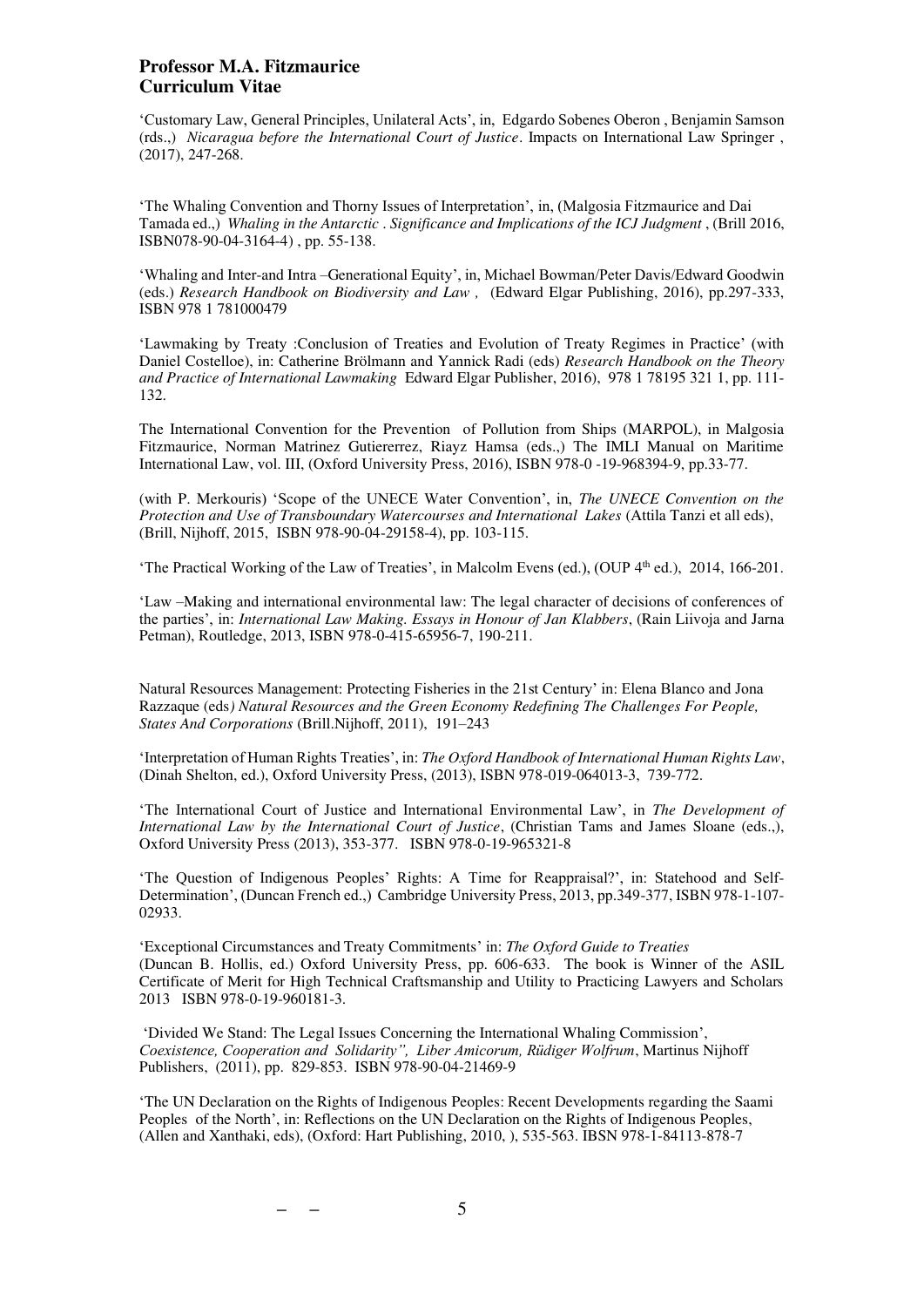'Dynamic (Evolutive) Interpretation of Treaties and the European Court of Human Rights', in 40 years of the Vienna Convention on the Law of Treaties ((Alexsander Orakhelashvili and Sarah Williams (eds.) , )London: British Institute of International and Comparative Law, 2010), pp. 55-97, ISBN 978- 1-905221-43-1

'"The Relationship between the Law of International Watercourses and Sustainable Development', in *Research Handbook of International Environmental Law*, Fitzmaurice, Ong/Merkouris eds.)Edward Elgar eds. 2010, pp. 637-654.

'Hazardous Substances and the Baltic Sea", in: *The Oceans in the Nuclear Age. Legacies and Risks',*  (D.Caron and N.Scheiber, eds), Martinus Nijhoff Publishers, (2010), ISBN 978 90 04 15675 3, pp. 79- 107.

'Environmental Degradation'*, in International Human Rights Law' ( Daniel Moeckli, Sangeeta Shah & Sandesh Sivakumaran* (eds.,) , (Oxford University Press, 2013), pp. 622-643 (ISBN 978-0-19- 956025-7).

'Canons if Treaty Interpretation: Selected Case Studies from the World Trade Organisation and the North American Free Trade Agreement' (with Panos Merkours) in: *Treaty Interpretation and the Vienna Convention on the Law of Treaties 30 Years On* (eds. Malgosia Fitzmaurice, Olufemi Elias and Panos Merkouris), Queen Mary Studies in International Law (Marinus Nijhoff Publishers, 2010), pp. 153-239. ISBN 978 90 04 18104 5

'The International Court of Justice and Environmental Justice' in: *International Law and Dispute Settlement* , Hart Publishing (2009), ISBN 978-1-84113-912-8, pp 17-57.

'Protection of International Watercourses' in *Serving the Rule of International Maritime Law: Essays in Honour of Professor David Joseph Attard* [N. Martínez Gutiérrez](http://www.amazon.co.uk/exec/obidos/search-handle-url?_encoding=UTF8&search-type=ss&index=books-uk&field-author=Norman%20A.%20Mart%C3%ADnez%20Guti%C3%A9rrez) (Ed), Ashgate, 2009), 32-54. .

'Human Rights, Intergenerational Equity and International Environmental Law', in: *Les Droits de L'Homme en Evolution". Mélanges en l'hnonneur du professeur Petros J.Pararas*, (Bruylant, 2009), pp. 179-195.

'Non-Compliance Procedures and the Law of Treaties', in: *Non-Compliance Procedures and Mechanism ad the Effectiveness of International Environmental Agreements,* (T.Treves et al. eds.) Asser Press, (The Hague 2009), pp. 453-483.

'Environmental justice through international complaint procedures? Comparing the Aarhus Convention and the North American Agreement on Environmental Cooperation', in: *Environmental Law and Justice in Context* (F.Ebbesson and P.Okowa, eds), Cambridge University Press, 2009., 211- 239.

'Legal Issues of Intergenerational Equity' in: *International Law between Universalism and Fragmentation Festschrift in Honour of Gerhard Hafner* Isabelle Buffard, James Crawford, Alain Pellet and Stephan Wittich (eds), Martinus Nijhoff Publishers, 2008, ISBN: 978 90 04 16727 8,

'The European Convention on Human Rights and Fundamental Freedoms and the Human Right to a Clean Environment: The English Perspective' in: Law of the Sea, Environmental Law and Settlement of Disputes" , (Tafsir Malick Ndiaye and Rüdiger Wolfrum, eds) Marinus Nijhoff Publishers (2007), pp. 53-97, ISBN 978 90 04 16156 6

'International Responsibility and Liability', in *Oxford Handbook of International Environmental Law,*  D.Bodansky, J.Brunnée and E.Hey, eds. (Oxford University Press, 2007), pp. 1010-136. ISBN 978-0- 19-926970-9

'Compliance with the 1992 Convention on the Protection of the Environment of the Baltic Sea Area (the "Helsinki Convention") in: *Ensuring Compliance with Multilateral Environmental Agreements: Academic Analysis and Views from Practice,* U. Beyerlin, P-T. Stoll and R.Wolfrum (eds.) (Koniklijke Brill NV, 2006), pp. 115-132. ISBN 9004 14617 2

**– –** 6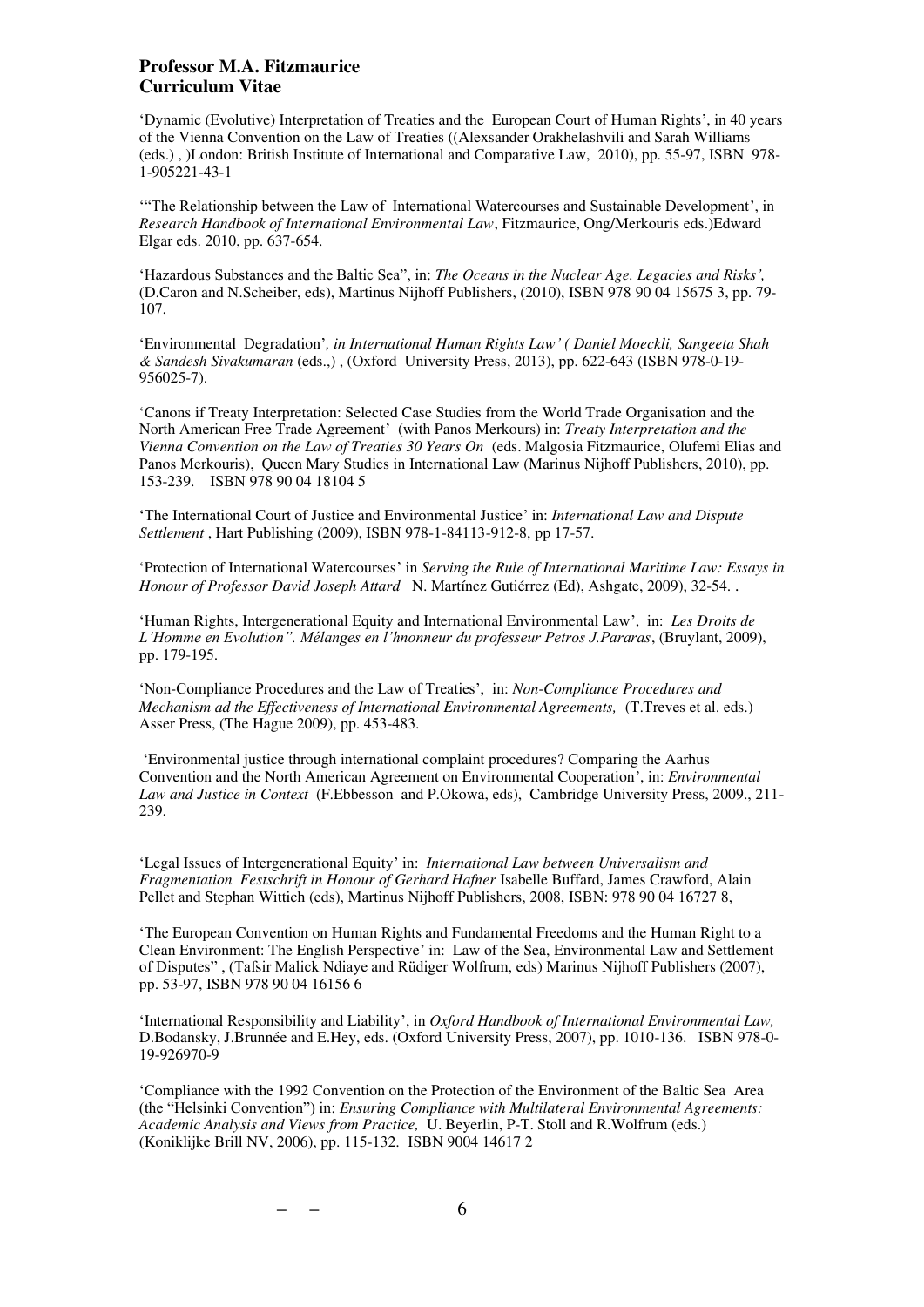'Case-Study: Wiwa and Royal Dutch Petoleum and Shell Transport and Trading Company before the US Court of Appeals for the Second Circuit (The Aliens Tort Act and the Doctrine of Forum *Non Conveniens*)', in: *From Government to Governance,* 2003 Hague Joint Conference on Contemporary Issues of International Law, TMC Asser Press, 2004, pp. 202-209.

'The Finnish-Swedish water Co-operation' in *Exploitation and Management of Natural Resources in the 21st Century: The Challenge of Sustainable Development*, published 2003 by Kluwer Law International;

'Civil Approaches to Evaluation of Environmental Damage', in: *Environmental Damage in International and Comparative Law,* (M.Bowman and A.Boyle eds.) Oxford University Press, (2002), pp. 244-256,

"The Corfu Channel Case and the Development of International Law", in: *Liber Amicorum Judge Sigeru Oda*, (N.Ando et al eds.), Kluwer Law International (2002), pp. 119-`46.

'Monitoring, Compliance and Enforcement of Compliance Through the Helsinki Convention', in: Marine Issues, (P.Ehlers, E.Mann-Borgese and R.Wolfrum, eds.), Kluwer Law International, (2002), pp. 73-91.

"Equipping the Court to Deal with Developing Areas of International Law—Environmental Law", in: Connie Pieck and Roy S.Lee (eds.,), Increasing The Effectiveness of the International Court of Justice, Proceedings of the ICJ/UNITAR Colloquium to Celebrate the 50<sup>th</sup> Anniversary of the Court, 1997, 397.

'The Contribution of Environmental Law to the Development of Modern International Law' (in: *Theoretical Problems of Modern International Law*, in, J.Makarczyk (ed.,) book in honour of Prof. Kszysztof Skubiszewski, Kluwer Law International, 1996, pp. 909-927

'Environmental Law and the International Court of Justice''" (contribution to *Fifty Years of the International Court of Justice*—book in honour of Sir Robert Jennings—Cambridge University Press, 1996, pp. 293-316

'International Environmental Law as a Special Field of International Law' contribution to *Diversity in Secondary Rules and the Unity of International Law* special volume marking the 25th anniversary of the *Netherlands Yearbook of International l Law*, 1994, pp. 181-226)

'The 1994 Helsinki Convention on the Protection of the Marine Environment of the Baltic Sea Area' (contribution to *The Baltic Sea: New Developments in national Policies and International Co-operation* eds. R. Platzöder and Ph. Verlaan, Martinus Nijhoff Publishers, 1996 pp. 312-330.

'Expression of Consent to bound by a Treaty as Developed in Some Environmental Treaties' (in *Essays on the Law of Treaties*, A Collection of Essays in Honour of Bert Vierdag, eds., J. Klabbers, R. Lefeber, Martinus Nijhoff Publishers- Kluwer Law International, 1997, pp. 59-81.

'The Russian Federal Law on International Treaties' (with M. Andenas) in *Constitutional Reforms and International Law in Central and Eastern Europe*) Kluwer Law International 1997, pp. 29-67

'Water Management in 21 Century, in: Legal Visions of the 21st Century' in: Essays in Honour of Judge Christopher Weeramantry, (A. Anghie and G. Strugess eds.,), pp. 425-465, Kluwer Law International (1998)

'Introductory Remarks' on the general aspects of a right a clean environment (with A. Fijalkowski, in The Right of the Child to a Clean Environment (A.Fijalkowski and M. Fitzmaurice, eds.), Ashgate Publications 2000, pp. 1-32.

'Current State of Development in the Law of International Watercourses' (with G.Loibl), in: *International Watercourses for 21st Century"* (The Case of the River Ganges Basin), S.Subedi (ed.) Ashgate, 2005, ISBN, pp. 19-47.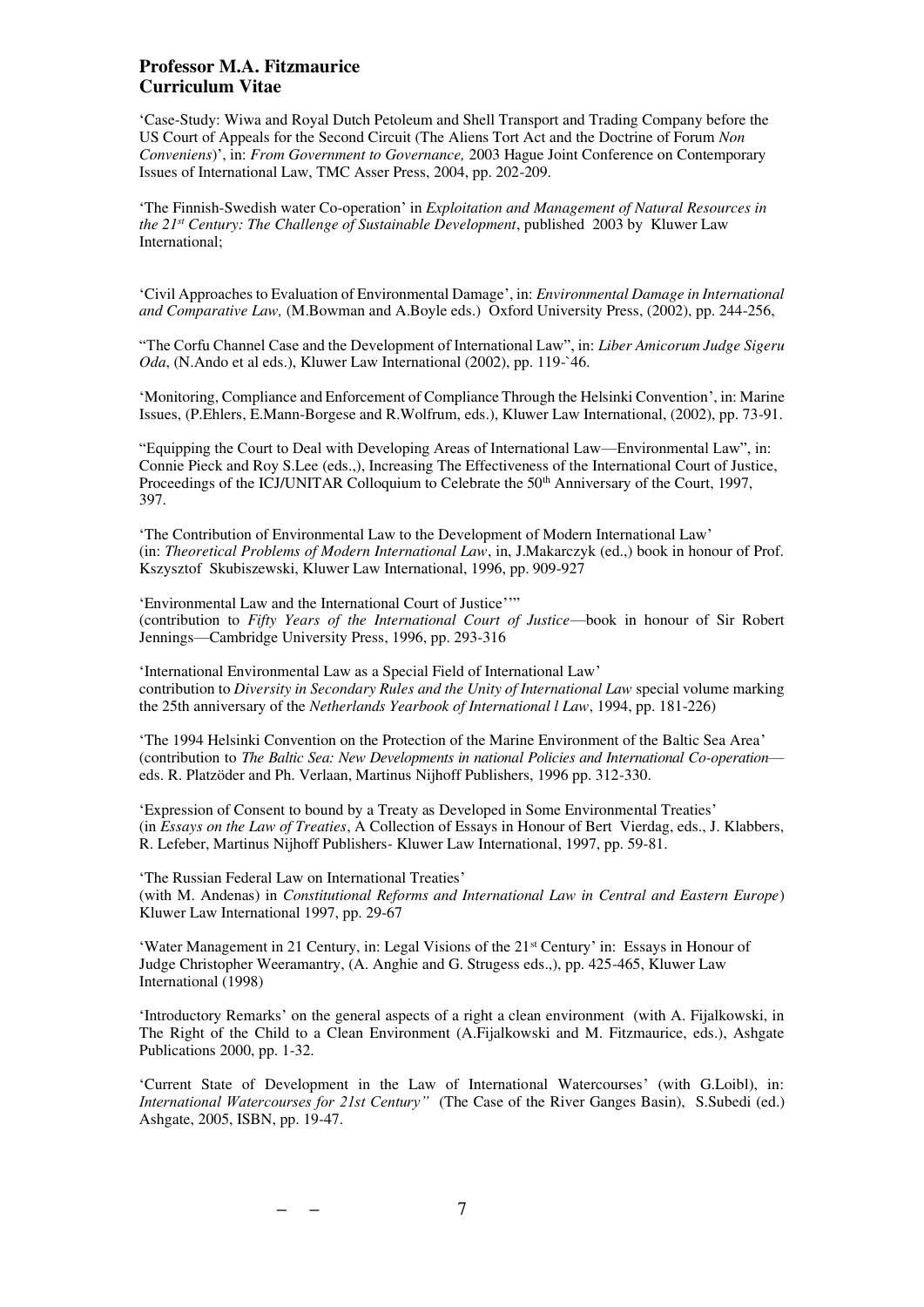New Edition of the Max Planck Institute for International and Public Law Encyclopaedia on Public International Law: the Badinter Commission; Optional Clause

**To be published in 2016: 'T**he International Convention for the Prevention of Pollution from Ships (MARPOL)', in: *IMLI Manual on the Law of Sea and Maritime Law* (3 vols) (co-edited with David Attard, Norman Martinez and Elda Belda) (2016)

'The Baltic Sea and Example of Enhanced Maritime Cooperation' in:'Law of the Sea: *UNCLOS* as a Living Treaty' Jill Barrett and Richard Barnes eds.,) British Institute of International and Comparative L Law

'History of Article 38 of the Statue of the International Court of Justice', 2016 Oxford University Press

### **articles – published**

'Biodiversity and Climate Change', *International Community Law Review* 23 (2021) 230–240

'Constitutional Bases to the Common Fisheries Policy of the European Union' (with Mercedes Rosello, *Max Planck Yearbook of United Nations Law* 23 (2020) 386-399.

'IUU Fishing as a Disputed Concept and Its Application to Vulnerable Groups: A Case Study on Arctic Fisheries' (with Mercedes Rosello), 22 *International Community Law Review* (2020) 410–427

'Subsequent Agreement and Subsequent Practice Some Reflections on the International Law Commission's Draft Conclusion;, 22 *International Community Law Review* (2020), 14-32.

(with Paul Gragl) 'The Legal Character of Article 18 of the Vienna Convention Ton the Law of Treaties' *ICLQ* 68 (2019) 699-717

The Evolution and Modernisation of Treaty Regimes *The Contrasting Cases of International Drug Control and Environmental Regulation* (co-authored ) *International Community Law Review* 20 (2018) 403–435

Compliance in International Whaling Commission in Max Planck Encyclopaedia of International Procedural Law, General Editor, Hélène Ruiz Fabri;

review essay 'Three Recent Works on the ICJ', *British Yearbook of International Law*, 2018, pp.

(with Panos Merkouris), ' Reshaping Treaties while Balancing Interests of Stability and Change : Critical Issues in Amendment/ Modification /Revision, 20 *Austrian Review of International and European Law*  2015 (published 2018), pp. 41-98.

'Concept of a Treaty in Decisions of International Courts and Tribunals'*, International Community Law Review* 20 (2018) 137–168

'Legitimacy of International Environmental Law: The Sovereign States Overwhelmed by Obligations: Responsibility to React to Problems Beyond National Jurisdiction? 77 *Heidelberg Journal of International Law* (2017), 339-370

'A Human Right to a Clean Environment: A Reappraisal' *The Global Community: Yearbook of International Law and Jurisprudence* (Vol. 2015), pp. 219-234.

(with Daniel Costelloe) 'Interpretation of Secondary Instruments in International Law, *Polish Yearbook of International Law* (vol. XXXV0, 2015, pp, 47-82

'The United Nations Declaration on Rights of Indigenous Peoples', *Austrian Review of International and European Law*, vol. 17 (2012) published in 2015, pp. 139-266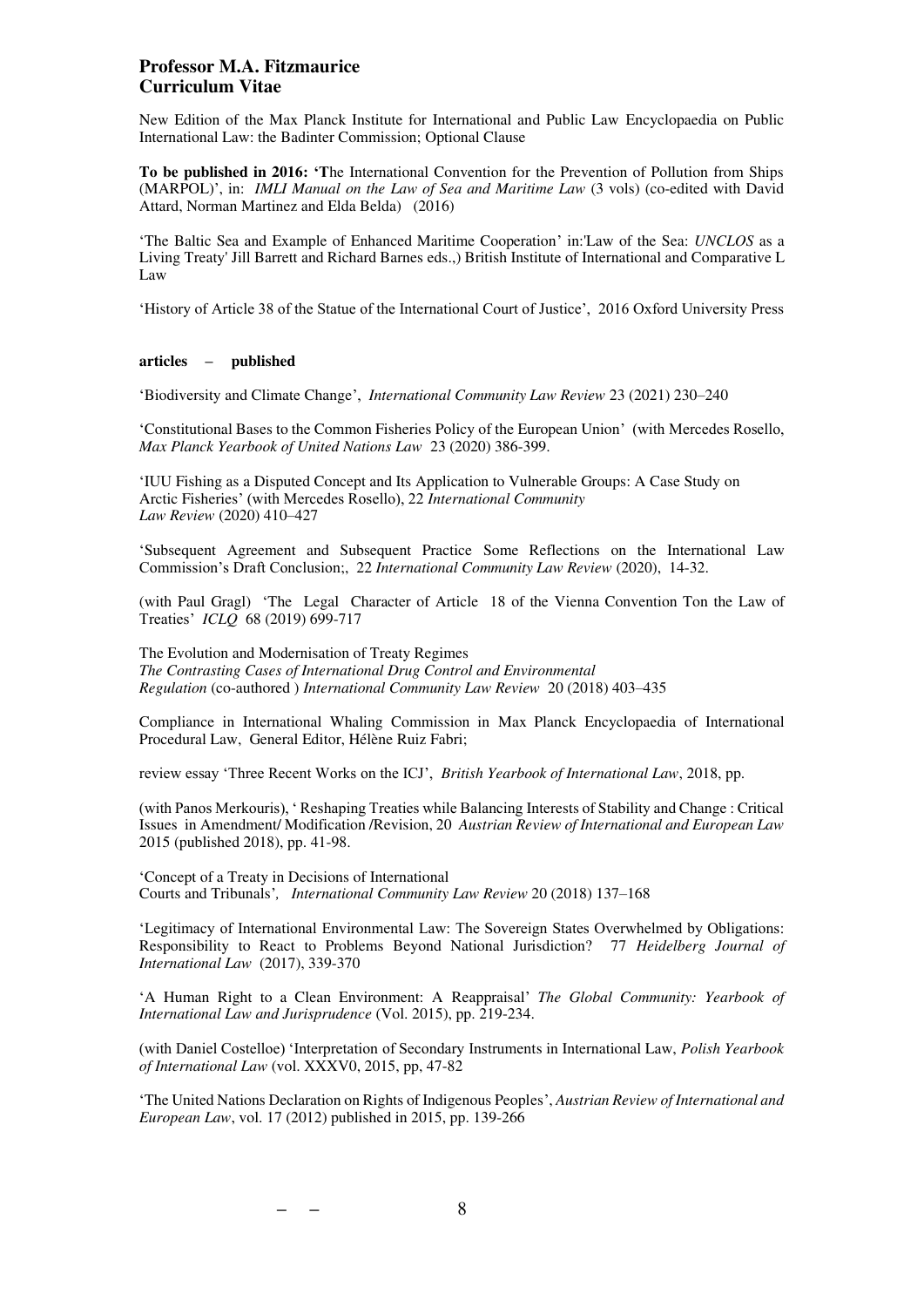'The International Whaling Convention for the Regulation of Whaling and International Whaling Commission-Conservation or Preservation –Can Gordian Knot Be Cut (or Untangled)?' 5 *The Yearbook of Polar Law* (2013), 451-493.

'Some Reflections on Legal and Philosophical Foundations of International Environmental Law', *Polish Yearbook of International Law'*, 2012, (published 2013), 89-111,

'Indigenous Whaling and Environmental Protection' , *German Yearbook of International Law* , vol 55, 2012, (published 2013), 419-462.

'Practical Implementation of Indigenous Peoples' Land Rights; A case Study of the Russian Federation (Comparison with Certain Developments in Africa in Relation to Indigenous Peoples)', 2 Yearbook of Polar Law (2011), 389-423.

'Case Note: 'The European Court of Human Rights, *Dubetskaya and Others v. Ukraine,* Judgment February 2011', 13 Environmental Law Review (2011), 107-115.

'Responsibility for Environmental Damage', 53 *GYIL* (published in 2011), 65-89

'Necessity in International Environmental Law', 41 *NYIL* (2010), published in 2011, 159-193.

'Indigenous Whaling, Protection of the Environment, Intergenerational Rights and Environmental Ethics', in: *The Yearbook of Polar Law*, Martinus Nijhoff Publishers, 2010, ISBN 978 90 04 18787, pp. 253-279.

'Global Importance of Human Rights for Environmental Protection', *The Global Community. Yearbook of International Law and Jurisprudence* ( OUP, 2009, published 2010), 73-107.

'Dynamic Interpretation of Treaties' part 2 21 *The Hague Yearbook of International Law* (2009 published 2010), pp. 3-30.

'International Watercourse Protection', *L'Observateur des Nations Unies* vol. 26 (2009), pp. 75-92.

'The Participation of Civil Society in Environmental Matters: The 1998 Arhus Convention', 1 *Human Rights& International Legal Discourse*, (2010), pp. 47-66.

'So Much Law so Little Protection! A case Study of the Protection of Narwhal', *The Yearbook of Polar Law* (2009), pp. 21-55

'Dynamic Intermigration of Treaties'" parts I ,and II 21 *The Hague Yearbook of International Law* (2008 published 2009) pp. 101-153.

'The Tale of Two Judges Sir Hersh Lauterpacht and Sir Gerald Fitzmaurice: Human Rights and the Interpretation of Treaties'*, Revue Hellenique de Droit International Public* (2008) published in 2009, pp.125-170.

''The New Development Regarding the Saami Peoples of the North', 16 *International Journal on Minority and Group Rights* (2009), pp. 67-156.

'The Human Right to Water', 3 *Fordham Environmental Law Review* (2007), pp. 537-584.

"The Dilemma of Traditional Knowledge. Indigenous Peoples and Traditional Knowledge", 10 *International Community Law Review* (2008), pp. 255-278.

'Compliance with International Environmental Agreements', 20 *The Hague Yearbook of International Law/ Annuaire de La Haye de Droit International,* (2007/published 2008), pp. 19-51.

'The New Development Regarding the Saami Peoples of the North', 16 *International Journal on Minority and Group Rights* (2009), pp. 67-156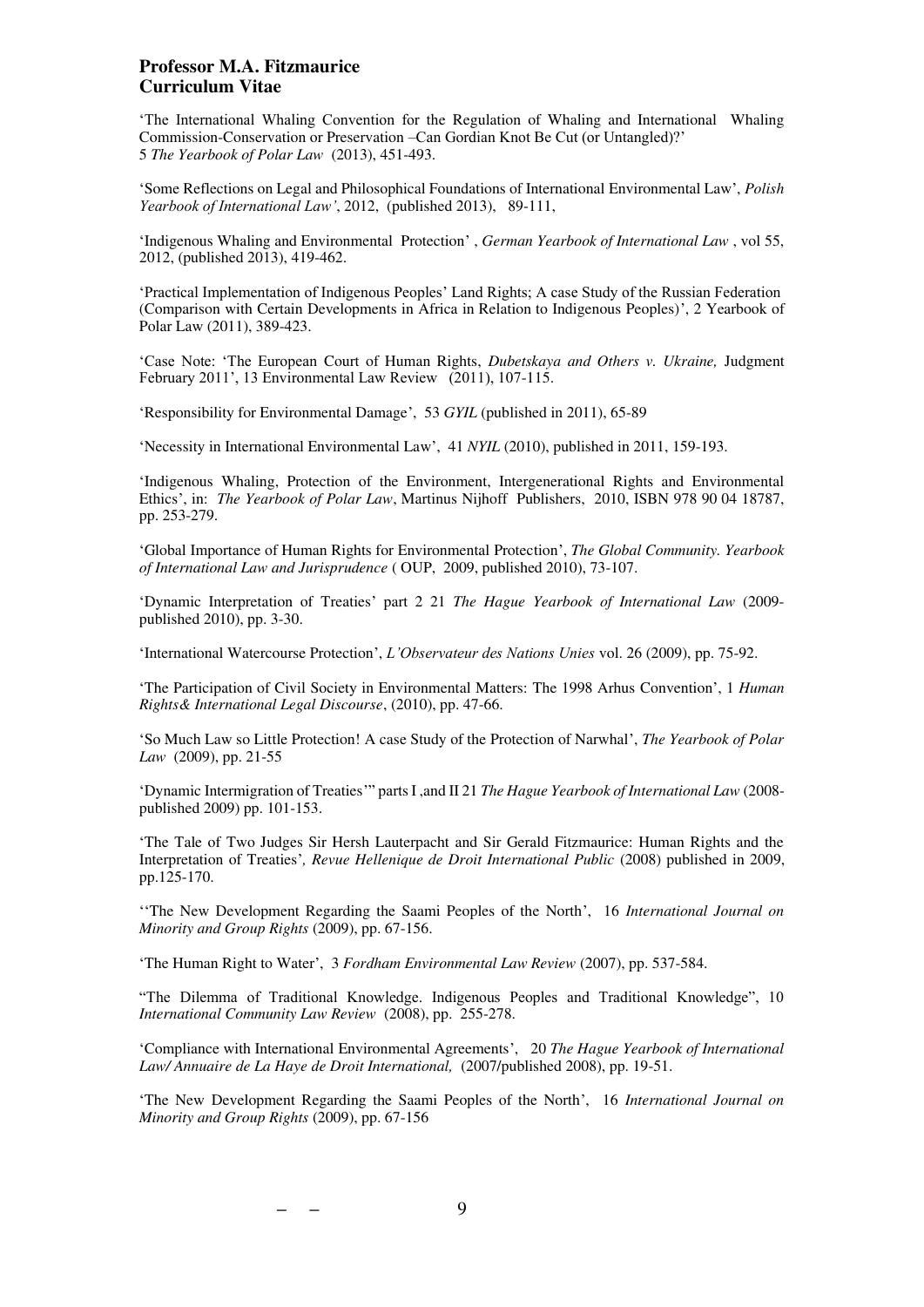'Canons of Treaty Interpretation: Selected Case Studies from the World Trade Organization and the North American Free Trade Agreement'*, Austrian Review of International and European Law* 10 (2005, published 2007) pp. 41-94.

'The Human Right to a Clean Environment -Phantom or Reality? The European Court of Human Rights and English Courts Perspective on Balancing Rights in Environmental Cases' (with Jill Marshall), 76 *Nordic Journal of International Law*, (2007), pp. 103-151.

'On The Protection of Human Rights, the Rome Statute and Reservations to Multilateral Treaties', 10 *Singapore Yearbook of International Law* (2006, published 2007), pp. 133-173.

'Environmental Human Rights before the English Courts', 1 *Annuaire International des Droits de L'Homme¸* (2006), ISSN 1790-7624, pp. 351-364.

"Consent to be Bound-Anything new Under the Sun" 74 *Nordic Journal of International Law* published (2006), pp. 483-507. ISSN 0902-7351

'General Principles Governing the Cooperation between States in Relation to Non-Navigational Uses of International Watercourses' 14 *Yearbook of International Environmental Law* (2003), published in 2005

'The International Court of Justice and the Environment', 4 *Non-State Actors and international law* 2004), pp. 173-199.

'The Kyoto Protocol Compliance Regime and Treaty Law', *Singapore Yearbook of International Law*  (2004), pp. 23-40.

"The International Court of Justice and the Environment", 4 *Non-State Actors and international law* 2004), pp. 173-199.

'The Kyoto Protocol Compliance Regime and Treaty Law', *Singapore Yearbook of International Law*  (2004), pp. 23-40.

'The Identification and Character of Treaties and Treaty Obligations between States in International Law', 73 *British Yearbook of International Law* 2002, published in 2003, pp. 103-141.

'Material Breach of Treaty: Some legal Issues', 6 *Austrian Review of International and European Law,*  2001 (published 2003), pp. 3-45.

'Current Legal Development OSPAR Tribunal: "Dispute Concerning Access to Information Under Article 9 of the OSPAR Convention (*Ireland v. United Kingdom and Northern Ireland)'*, *The International Journal of Marine and Coastal Law,* vol. 18, no.4 (2003), pp. 541-558.

'Public Participation in the North American Agreement on Environmental Cooperation', *ICLQ*, vol. 52, (2003), pp. 333-369.

'Third Parties and the law of Treaties', *Max Planck Yearbook of the United Nations* Law, vol. 6, (2002), pp. 37-137.

'Some Reflections on Public Participation in Matters as a Human Right in International Law', *Non-State Actors and International Law,* vol. 2, No.1 (2002), pp. 1-23.

'Non-Compliance Procedures and International Law' (with C. Redgwell), *Netherlands Yearbook of International Law*, vol.31, (2000), published 2002, pp. 35-67.

"The Actors and Factors in the Evolution of Treaty Norms (An Empirical Study), *ARIEL* vol. 4, (1999), published 2000, pp. Pp.1-85.

'International Liability for Injurious Consequences of Acts Not Prohibited by International Law (the "Liability Draft")', *Polish Yearbook of International Law,* 1999/2000, vol. XXIV, pp. 45-71;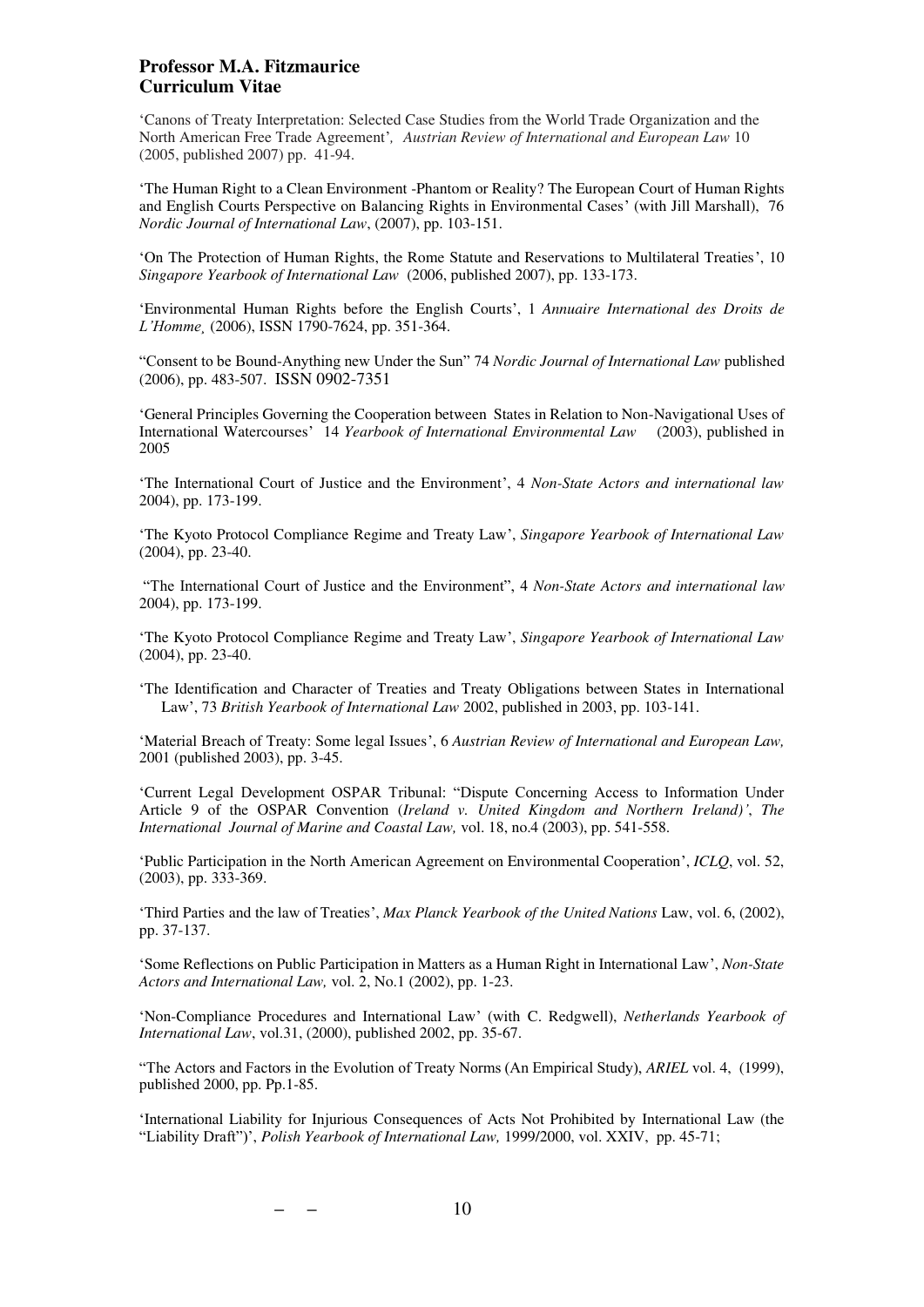'The Optional Clause System and the law of Treaties: Issues of Interpretation in Recent Jurisprudence of the International Court of Justice', *Australian Yearbook of International Law*, vol. 20 (1999),published 2000, pp. 127-161.

'Civil Law Approaches to Environmental Damage: A Case Study of Poland', *Saint Louis-Warsaw Transatlanitc Law Journal*, 1999, pp.123-151

'Right of the Child to Clean Environment', *Southern Illinois University Law Journal*, Spring 1999, pp. 611-657

'The Sami People: Current Issues Facing An indigenous People in the Nordic Region' *Finnish Year Book of International Law*, 1997, vol. 8, pp. 200-243

'The *Gabcikovo-Nagymaros* case: The Law of Treaties' *Leiden Journal of International Law*, vol. 11, no. 2 1998, pp. 321-344

'The Helsinki Conventions, 1974 and 1992' *Journal of Marine and Coastal Law*, Special Issue on Toxic Reductions in the North Sea and the Baltic Sea, Vol. 13, number 3, 1998, pp. 379-395

'Modifications to the Principles of Consent in Relation to Certain treaty Obligations' *Austrian Review of International and European Law*, vol. 2, 1997, pp. 275-317)

'Convention on the Law of the Non-Navigational Uses International Watercourses' *Leiden Journal of International Law*, vol. 10, 1997 pp. 501-509

'The Variety of Theoretical Basis of Responsibility for Environmental Damage' *Finnish Society "Ius Gentuim Publications"*, 1997, Helsinki, pp. 49-99. 3 rd Conference on International Environmental Law,

'Liability for Environmental Damage Caused to the Global Commons' *Review of European Community & International Environmental Law*, Vol. 5, 1996, pp. 305-312

The Non-Navigational Uses of International Watercourses: the ILC Completes its Draft' *Leiden Journal of International Law*, November, 1995, pp. 361-377

'The 1992 Convention on the Baltic Sea Environmen' *Review of European Community and International Environmental Law*, Vol. 2 number 1, 1993

'The Finnish-Swedish Frontier Rivers Commission' *The Hague Yearbook of International Law*, 1992, pp. 33-67

'The Latest Developments in the Baltic Sea Fisheries Regime' *Finnish Yearbook of International Law*, 1991, pp. 1-38

'The Common Market Participation in the Legal Regime of the Baltic Sea Fisheries' *German Yearbook of International Law*, 1990, pp. 214-235

'The Taking of Property in the Practice of the Iran-United States Claims Tribunal' (co-author M. Pellonpää) *Netherlands Yearbook of International Law*, 1988, pp. 53-178

The Legal Regime of the Baltic Sea Fisheries *Netherlands International Law Review*, 1982, pp. 174-251

'Les Resolutions des organisations économiques internationales des Etats membres du C.A.E.M. et le droit interne de la République Polulaire de Pologne. *Droit Polonais Contemporain*, 1978) (in French)

'Legal Analysis of the Resolutions of International Organisations' (*Panstwo i Prawo*, 1975) (in Polish)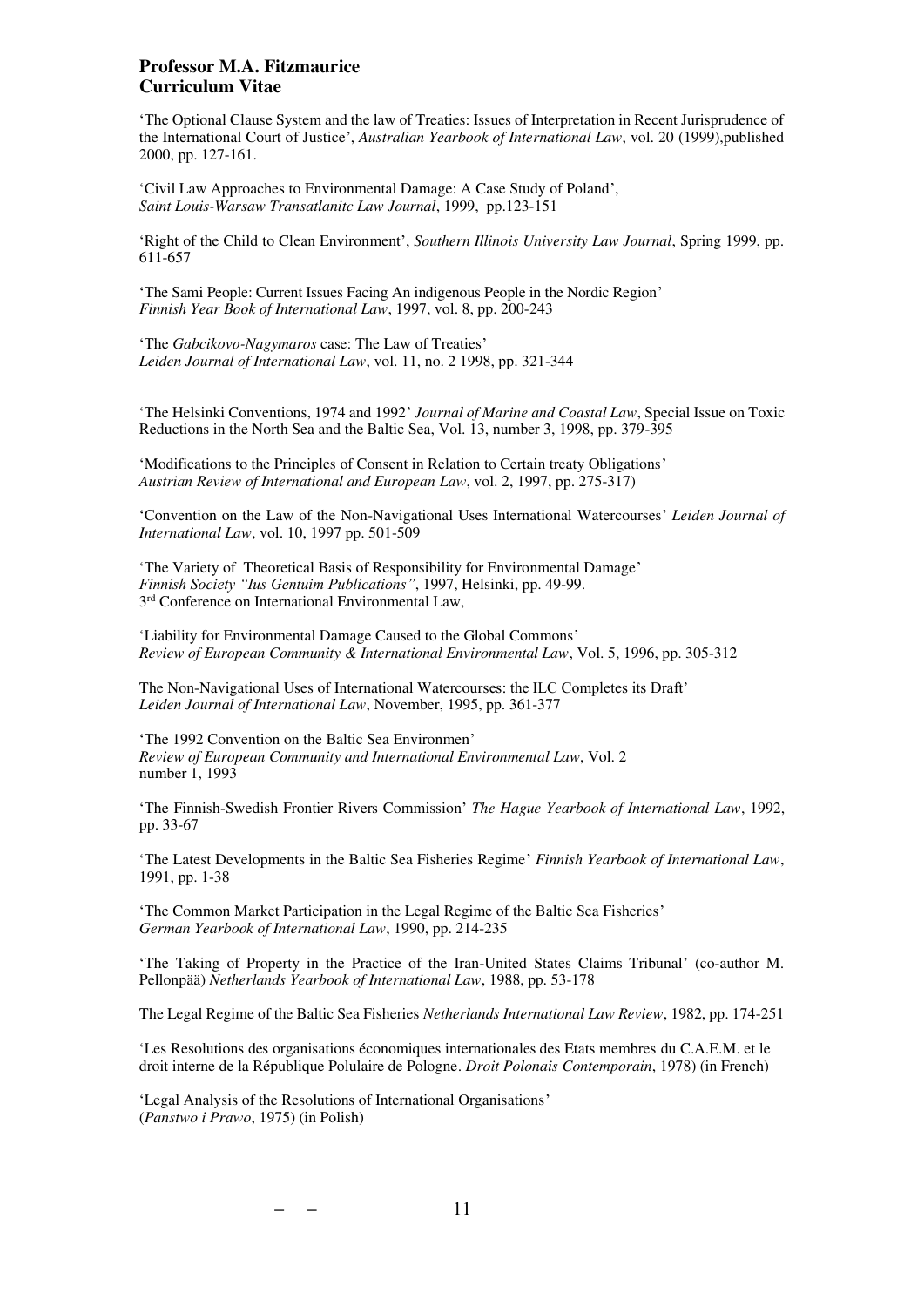Max Planck Encyclopedia of Public International Law: articles on the Badiner Commission; Optional Clause, the Law of Treaties; and Compliance in International Environmental Law.

#### **selected book reviews**

H. Hohmann, *The Precautionary Principle: International Environmental Law Between Exploitation and Protection*, Graham & Trotman/Martinus Nijhoff Publishers, (1994) in the *Netherlands International Law Review*, 1995 (2 pages)

David Freestone/Ton I. Ijlstra (eds.), *The North Sea: Perspectives on Regional Environmental Cooperation: Special Issue of the International Journal of Estuarine and Coastal Law*, Graham & Trotman, (1990), *German Yearbook of International Law*, 1991 (10 pages)

R.R Churchill, A.V. Lowe, *The Law of the Sea*, 2nd edn., Manchester University Press, (1988, *Netherlands International Law Review*, 1991 (2 pages)

Adam Roberts and Benedict Kingsbury (eds.), *United Nations, Divided World, the UN's Role in International Relations*, Clarendon Press (1988), *Leiden Journal of International Law*, 1989 (6 pages)

A. Bloed, *The External Relations of the Council for Mutual Economic Assistance*, Martinus Nijhoff Publishers, (1989), *Netherlands International Law Review*, 1989 (4 pages)

William E. Butler, *The Mongolian Legal System. Contemporary Legislation and Documentation*, Martinus Nijhoff Publishers, (1982), *Netherlands International Law Review*, 1983 (2 pages)

D. Freestone and E. Hey, *The Precautionary Principle, The Challenge of Implementation,* Kluwer Law International, (1996), *International and Comparative Law Quarterly* vol 45, 1997, (one and a half page)

A. Jori C. Duursma, *Fragmentation and the International Relations of Micro-States. Self -Determination and Statehood*, Cambridge University Press, 1997, *International and Comparative Law Quarterly*, vol. 46, (1997) (one page).

J. Gupta, *The Climate Change Convention and Developing Countries: From Conflict to Consensus?,* Kluwer Academic Publishers Group, (1997), *Netherlands International Law Review*, (2 and half pages)

A. Boyle, M. Anderson, *Human Rights Approaches to Environmental Protection,* Oxford: Clarendon Press, 1996, *International and Comparative Law Quarterly*, vol. 47, (1998), (1 and a half pages)

Review- essay, S. Rosenne, *The Law and Practice of International Court: 1920-*(*1996*)*,* Martinus Nijhoff Publishers 1997, four volumes, *Netherlands International law Review*, vol. 45, issue 2, 1998, (6 and half pages)

I. Pogany, *Righting Wrongs in Eastern Europe,* Manchester University Press, (1997), *International and Comparative Law Quarterly*, vol. 48, 1999, (1 page)

M. Ragazzi, *The Concept of International Obligations Erga Omnes,* Clarendon Press Oxford, 1997, *Netherlands International Law Review,* vol. XIV, (1998), (6 pages)

*Reflections on International Law from the Low Countries, in Honour of Paul de Waart* (Erik Denters and Nico Schrijver, eds.,) Martinus Nijhoff Publishers, (1998), *Austrian Review of International and European Law,* issue 3 (1998), (2 pages)

review essay- *Remedies in International Law: The Institutional Dilemma* (M. Evans ed.), Hart Publishing, (1998), *Legal Studies* , vol.19, no.3, pp. 419-425.

L.D. Guruswarmy, et al, *International Environmental Law and World Order; A Problem- Oriented Coursebook,* 2nd edn., West Group, S. Paul, Minn. (1999), 1297 p., *Netherlands International Law Review,* vol. XLVI-1999, issue 3, pp. 395-398.